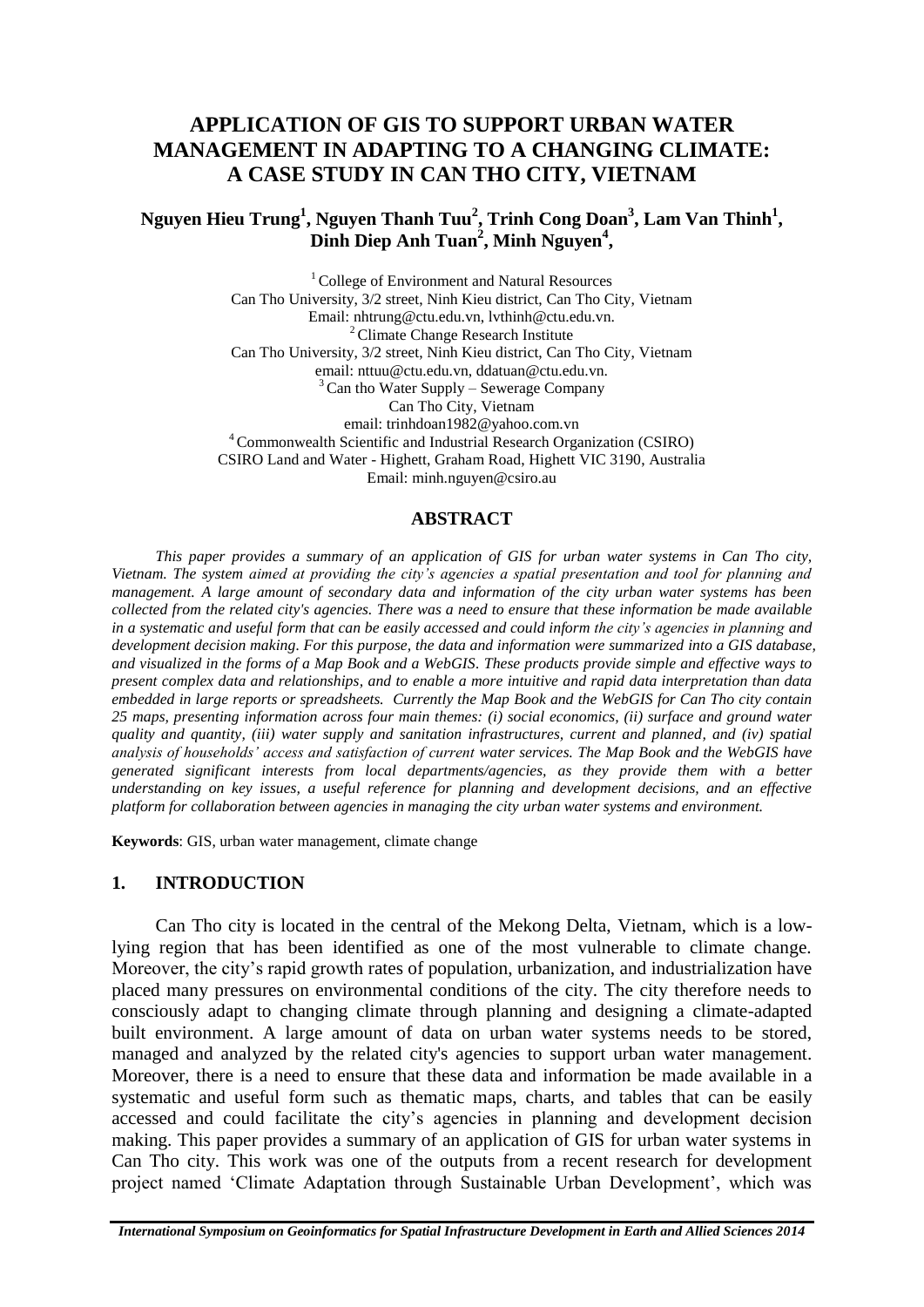jointly conducted by Can Tho University and CSIRO of Australia (CSIRO, 2012).

# **2. METHODOLOGY**

The system was developed through the following steps:

### *Defining user requirements:*

Series of meeting and workshop were organized to define user requirement for the GIS. Thematic map types and urban water management required information and WebGIS user interface were designed with the participation of local stakeholders. In this study, local stakeholders are: Water Supply and Sewerage One member Co.LTD (WSSC), Centre for Rural Water Supply and Environmental Sanitation (CERWASS), Department of Natural & Environment (DONRE), and Department of Construction (DoC) of Can Tho City.

### *Designing system and database structure:*

In this step, based on the users' requirements recognized from the first step, system components such as data flows, data analyses, and database structure were designed.

### *Selecting software and hardware:*

The criteria for selection of software was: open and low cost or free, simple and manageable by the system' management agency, in this case it is the WSSC, and sharable through local network and Internet. The final selection was: (i) Webserver: Apache Webserver (http://httpd.apache.org); (ii) Map Server: GeoServer (http://geoserver.org); (iii) GIS database management: PostGIS extender (PostGIS.net) for PostgreSQL (http://www.postgresql.org); (iii) WebGIS interface: Openlayers (http://openlayers.org); and (iv) data preparation, analysis: MapInfo (www.mapinfo.com) and QGIS (www.qgis.org). Besides, the functions provided from OpenLayers library, Google Chart library were also used to design the WebGIS.

# *Data collection and standardization:*

Based on the database structure designed in previous step, secondary data are acquired from the local stakeholders. The additional required data was collected though household survey. In this study, a survey of 1,200 households was carried out to understand the relationship between levels of access to water services and socio-economic indicators.

#### *Implementing and testing the system:*

In this step, the following works have been performed: (i) Installing hardware and soft ware, (ii) conversing data, (iii) analyzing data, (iv) visualizing information, (v) coding user interface, and (vi) publishing maps and WebGIS.

# **3. RESULTS**

### **3.1 GIS for urban water management**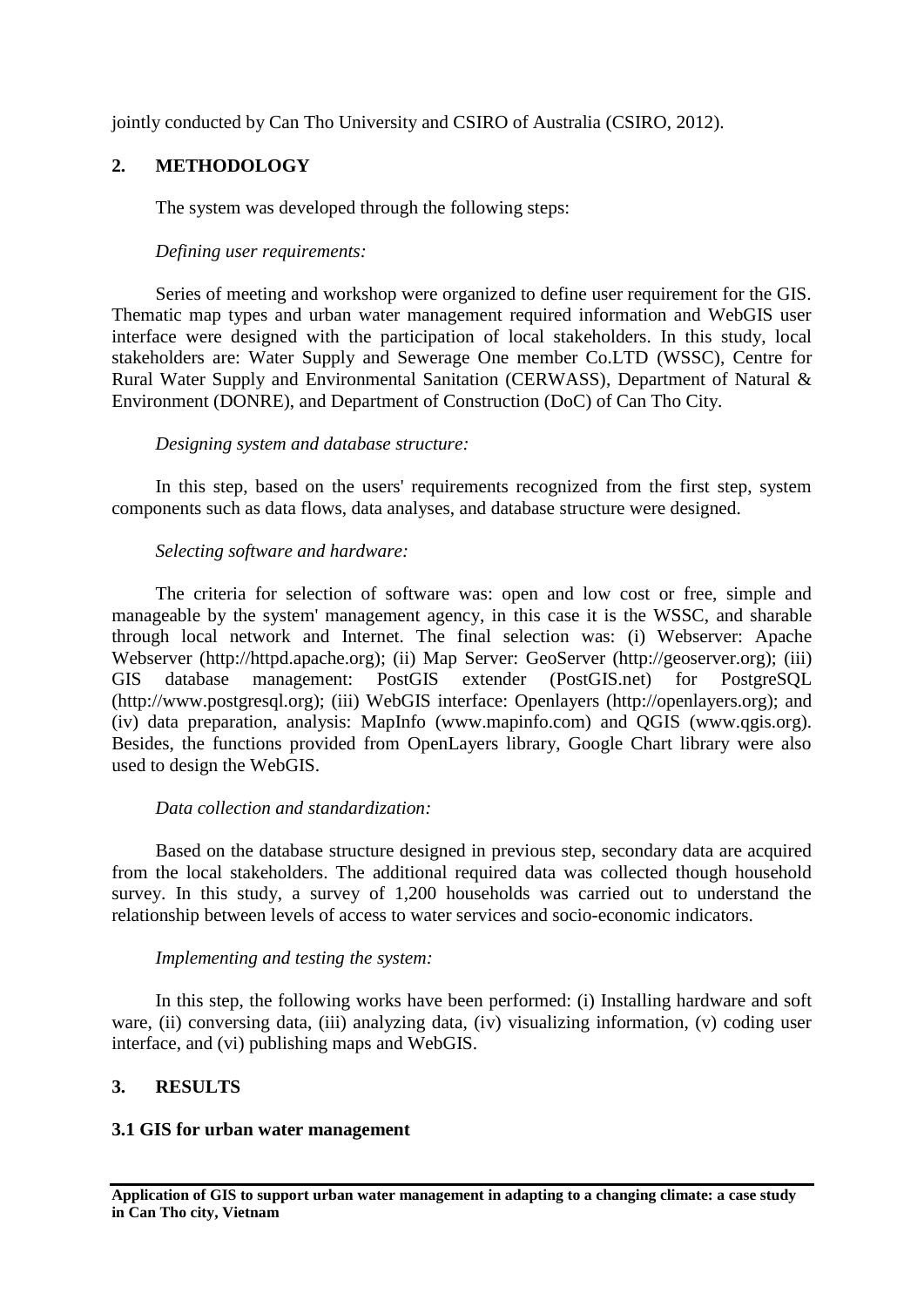The GIS includes four components: (i) pipe line management, (ii) supply management, (iii) water supply factory management, street fire hydrant, and (iv) drainage management.

There are 32 data layers which can be classified into categories: (i) based layers: district boundary, road, canal, house; (ii) monitoring layers: surface water quality monitoring points, pipe pressure monitoring points, pipe water quality monitoring (iii) water supply infrastructure layers: pipe, water supply factories, water supplied boundary; (iv) custom layer; (v) water drainage layers: sewage system, drainage pumping station, waste water treatment factory, inundation status

From the database, spatial analyses have been performed to derive water supply and drainage management decision-making. Figure 1 presents the pipe water pressure map derived from the pressure-monitoring network. This map is important information for the system manager to make decision on where to improve the supply pressure or to trace leaks.



**Figure 1 Water pressure map**

# **3.1 Map books**

Visualization of the data with maps provides a way to present complex data and relationships simply, which enables more intuitive and rapid interpretation than data embedded in large report or spreadsheets. There has been significant interest from local departments in the Map Book as it would provide them with a useful reference that summarizes some the key issues for urban water management in Can Tho, and highlights the spatial variability in access to services and water quality. The book includes 25 thematic maps depicting current issues and challenges in the urban water systems and environment of the city. The Map Book presents information across four main themes, which were:

- Social economics
- Surface and ground water quality and quantity
- Water supply and sanitation infrastructures, current and planned
- Spatial analysis of households' access and satisfaction of current services.

Figure 2 provides an example of maps developed for the Map Book (Trung et al. 2012).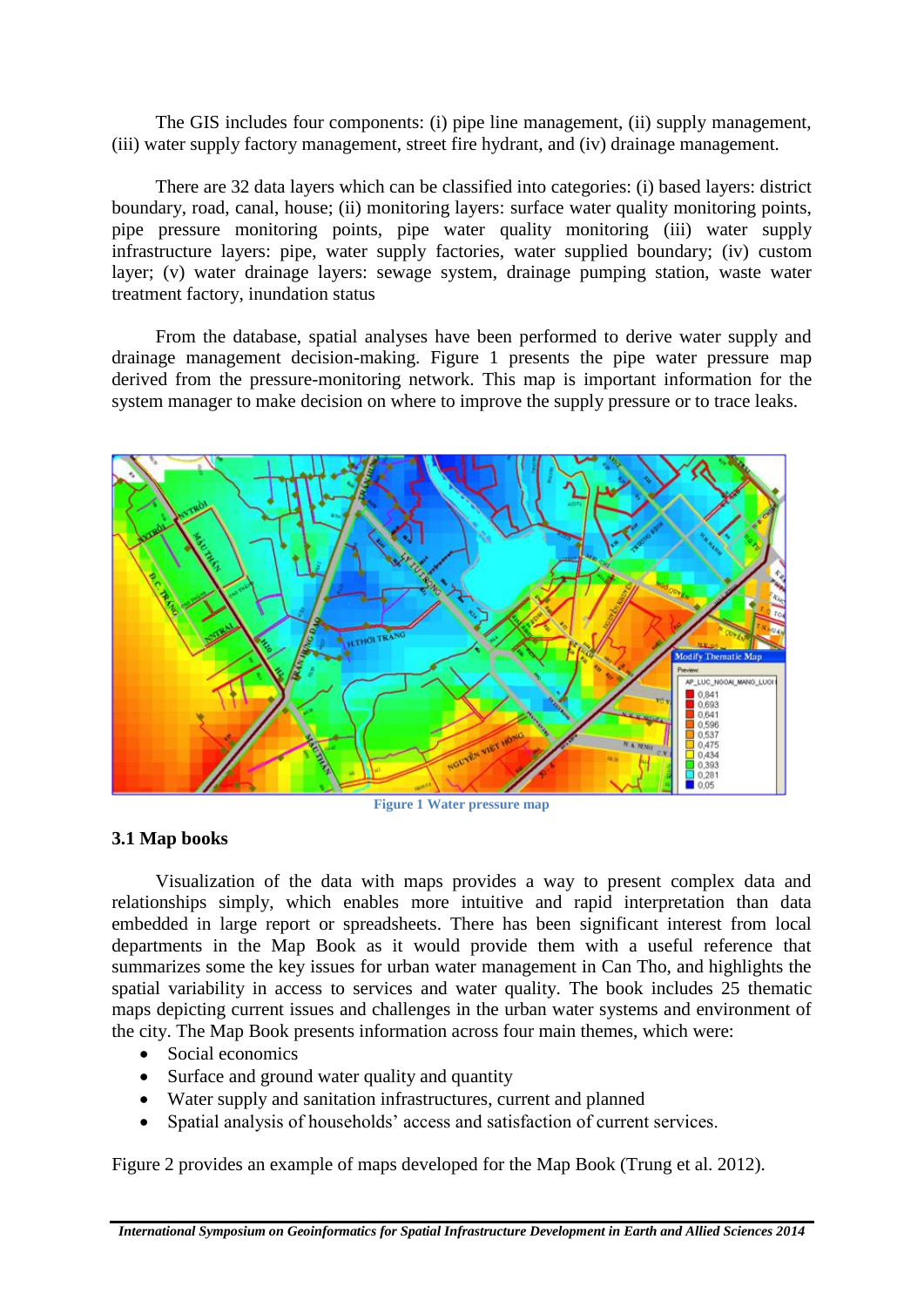

 **Figure 2 An example of maps in the Map Book. The map shows the current water supply network of An Binh water supply branch number 1. The pipes' colors present their diameters (Nguyen Hieu Trung, 2012)** 

#### **3.2 The WebGIS on Urban Water Information of Can Tho City.**

The WebGIS workflow is simplified as Figure 3. Data from various GIS data formats is transformed (by QGIS) into PostGIS database. Users, through the OpenLayers interface, send map requests to PostGIS. Finally, OpenLayers, after received data from PostGIS, generates and presents thematic maps, table and charts into the WebGIS interface.



**Figure 3. A simplified workflow of the WebGIS's.**

Since the WebGIS users are non-GIS professional, the interface in in Vietnamese and was designed as simple as possible. The WebGIS interface is showed as Figure 4. The left menu bar provides the users information about the project, the WebGIS and the thematic map lists. The map window, located in the middle of the WebGIS, presents the selected thematic map. The map window also allows user to zoom in/out and layers turn on/off. When user move the cursor over a map object, the right part of the WebGIS shows the object's attributes and associate charts. Map legend is also showed here.

**Application of GIS to support urban water management in adapting to a changing climate: a case study in Can Tho city, Vietnam**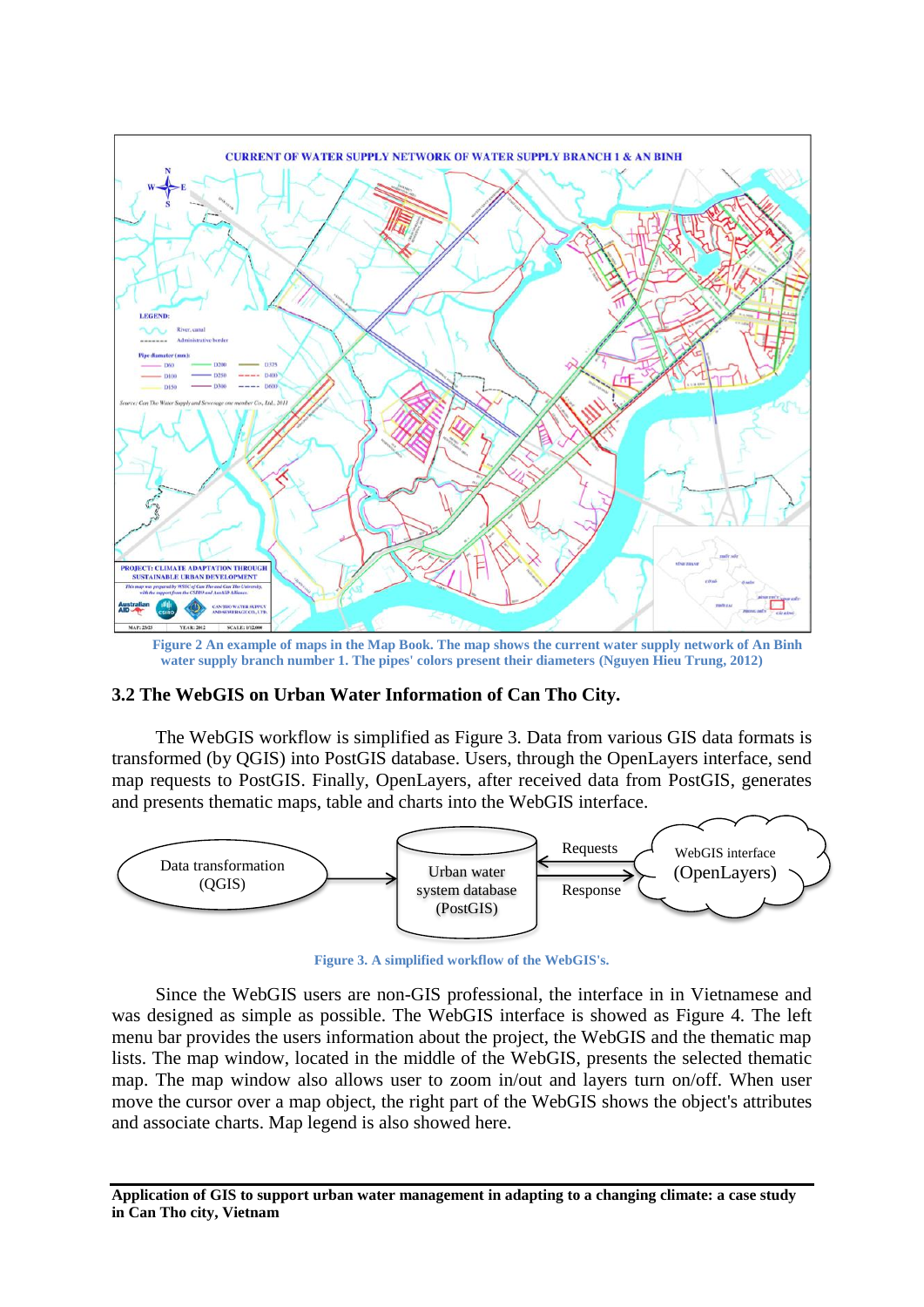

**Figure 4. The WebGIS interface.**

Figure 5 presents a thematic map of the percentage of households served by water supply station in Can Tho city. The pie charts are located at the districts' centers showing the percentage of water supply by WSSC, CERWASS or none of them.



**Figure 5 Percentage of households served by water supply station in Can Tho city**

#### **4. CONCLUSION**

*International Symposium on Geoinformatics for Spatial Infrastructure Development in Earth and Allied Sciences 2014*